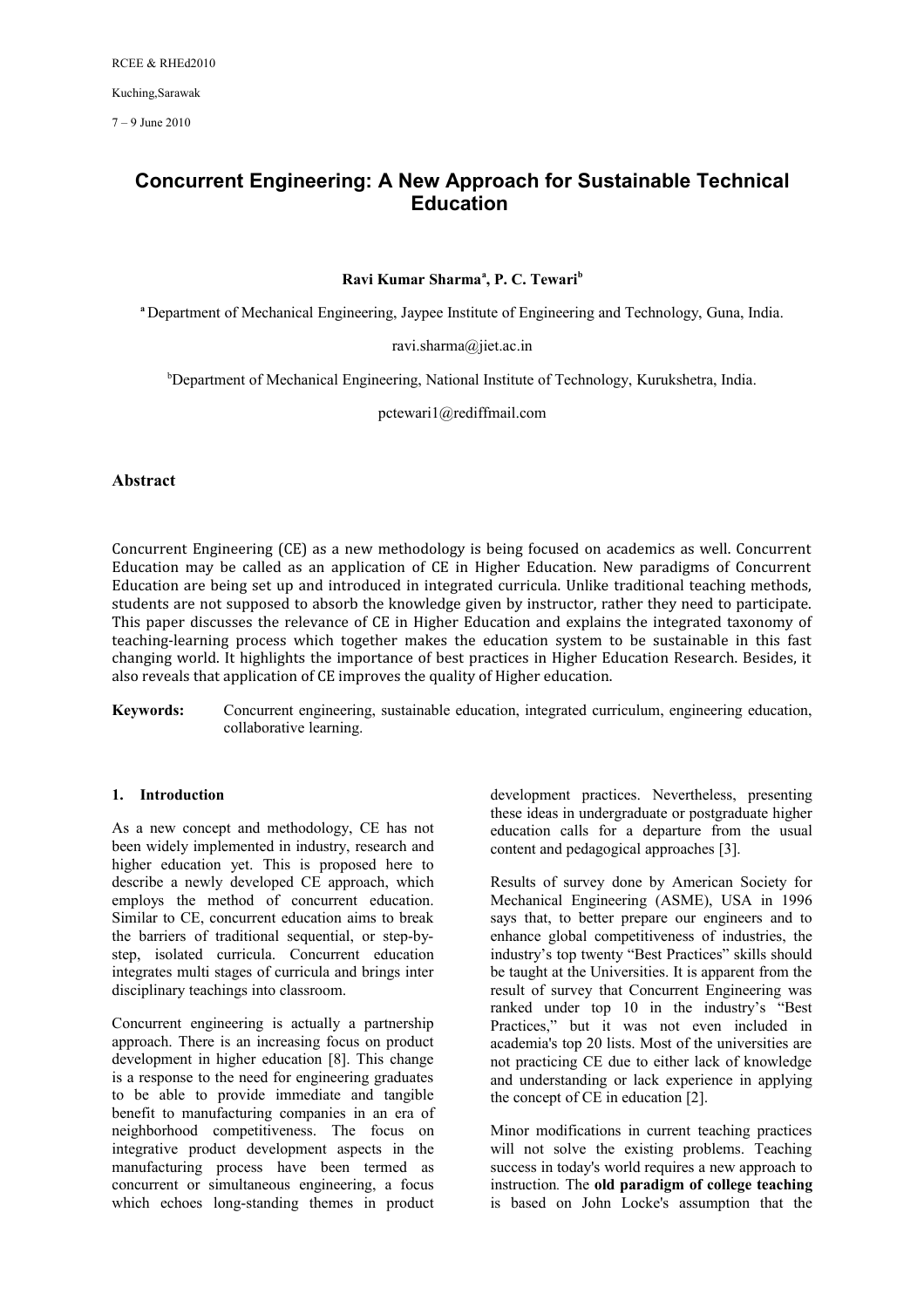### RCEE & RHEd2010

### Kuching,Sarawak

### 7 – 9 June 2010

untrained student mind is like a blank sheet of paper waiting for the instructor to write on it. Student minds are viewed as empty vessels into which teachers pour their wisdom [6].

Growing emphasis on teamwork has made the employer to recruit graduates who are good team players. The use of team is widespread in industries and more companies are integrating the team work in their business strategy. One of the best examples of where teamwork plays a significant role is concurrent engineering. To satisfy the current demand of engineers who can lead and work well in teams, universities must include team issues and experiences in their curriculum.

### 2. **Technical Education Innovations for Sustainability**

## **2.1 Concurrent Education**

On the line of survey done by ASME, we also carried out a survey in which more than fifty responses were collected and analyzed from more than fifty Engineering colleges across the India. Our finding shows that over the period of time, CE has been able to find place in Education and Research also. But, it still needs to grow up to the level of understanding of a common man.

To prepare our graduating engineers to accommodate the technological changes, we need to replace our traditional teaching environment by a dynamic, vibrant and more interactive model. One of the most important tools for collaborative learning is "learning by doing". Although multimedia presentation is one of the strongest tools for effective teaching in the class room but learning by doing is undisputed one. In current scenario, collaborative learning (also called networked learning) is becoming the essence of high quality Education.

### **2.2 Concurrent Engineering Wheel**

CE wheel [4] basically represents the integration of product and process organization. This wheel has a centralized hub which acts as a controller where all subsections are supposed to report. Basic responsibility of this hub is to control and to make synchronization among its various arms. Fig [1] shows the CE wheel which has a hub in its inner most ring that acts as a mastermind for all the activities. Hub represents the product development center which is basically a controlling authority for

all other elements in the wheel. The middle ring has been divided in four distinctive teams to act as coordinator between hub and the various elements of concurrent engineering. This wheel has eight arms viz. Manufacturability, Assemblability, Testability, Reliability, Serviceability, Cost, User Requirements and Disposability.



**Figure 1: CE Wheel** 

### **2.3 Integrated Education Development Program (IEDP).**

Integrated Education Development Program (IEDP) has eight arms viz. Team Work, Assessment, Communication Skill, Epistemology, Diversity, Knowledge base, Assessment, Value Engineering and Creative Thinking. IEDP is unlike old teaching methods, implies a very dynamic concurrent education environment. It offers a framework for effective and integrated learning and teaching process. Here the central hub is again a product development centre which works as mastermind for all its sub branches. This centre has four sub sections like CE wheel has. These four sections are further divided in to eight different arms which are basically the pillars for integrated education.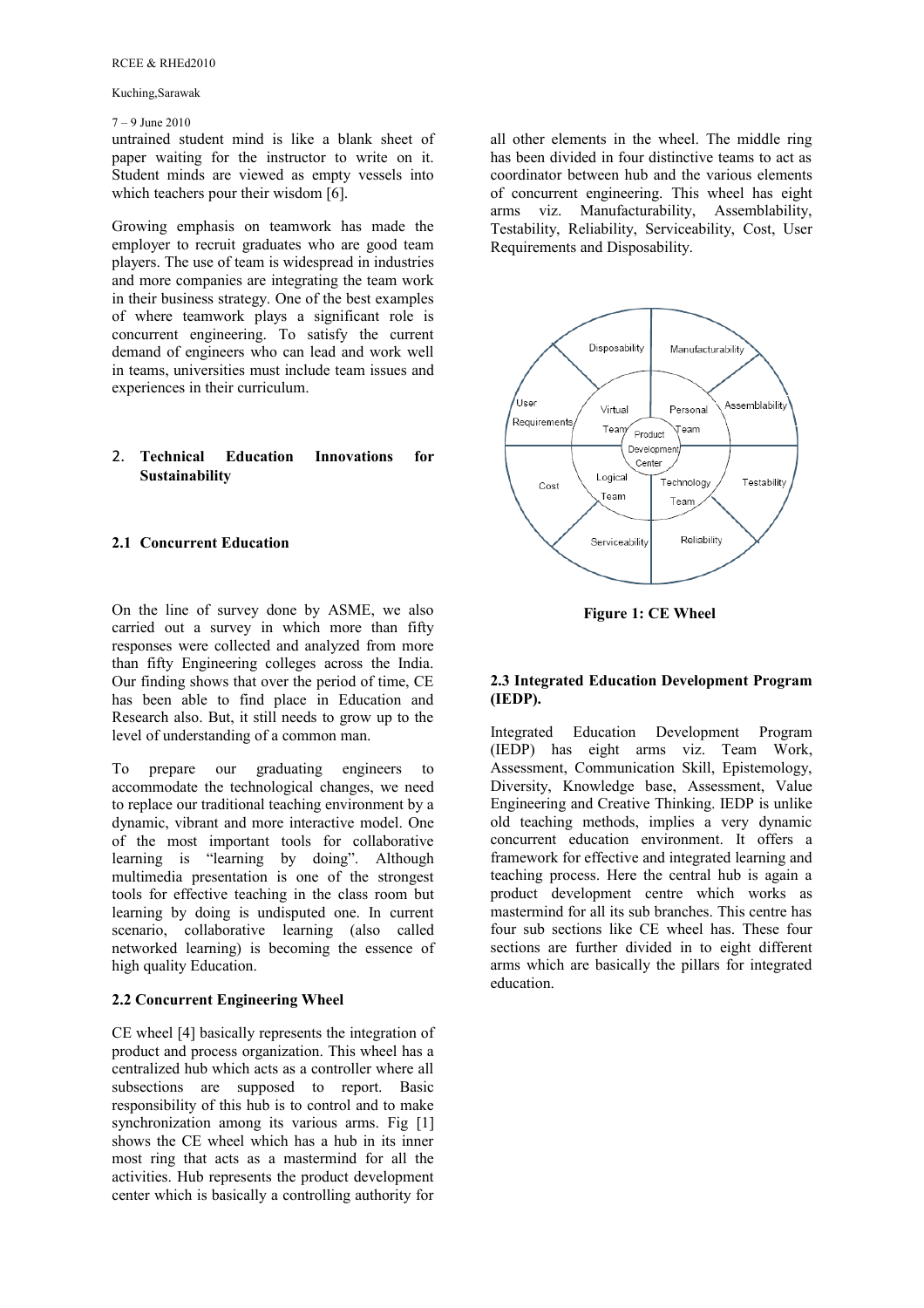7 – 9 June 2010



### **Figure 2: Integrated Education Development Program (IEDP) Wheel**

IEDP wheel gives us the close integration between various different disciplines of engineering and the important issues in learning teaching process.

### **2.4 Synchronization of CE and IEDP wheel:**

Figure [3] shows integration of CE and IEDP wheel. Today's competitive world demands for the engineering graduates who are good enough in their technical skills as well as have a diverse knowledge with the good leadership skills. When we synchronize the CE wheel with the IEDP wheel we get the inculcation of concurrent engineering into technical education which is now called **Concurrent Education** [24]. Synergy between CE and IEDP wheel in education system is as important as the curriculum and assessment is. The implication of this wheel is, we learn mathematics by doing mathematics likewise we should learn manufacturing by doing manufacturing only, not in the class room. Class room teaching is getting obsolete now and Concurrent/Integrated education is taking place of it.

Sustainability depends upon the reliability of course contents and their flexibility to accommodate the technological changes. Interdisciplinary studies make a significant mark over the sustainability of learning-teaching taxonomy. The demands of competence of an engineer seem to be rising and rising. To fill this demand we are supposed to make our engineering graduates versatile in all engineering streams. They must be actively involved in interdisciplinary courses.

### **3. Paradigms of Concurrent Education**

Higher education has seen the drastic changes in its taxonomy over the past few decades. Due to the increasing demand of diverse graduates in the industries, universities are bringing changes in their curriculum and assessment methods [6]. Because of the difference in level of motivation, attitude about teaching and learning and response to specific classroom environments and instructional practices among the students, we need to bring our teaching methodology to abridge this gap [18]. Paradigm shift is taking place in higher education, driven by various accreditation committees viz. NBA in India and ABET in USA, changing expectations of employers, the rapidly changing state-of-the-art of pedagogy, and many other forces.

In many institution classrooms, old paradigms of teaching are being dropped and new paradigms based on theory and research that have clear applications to instruction are being adopted. Table [1] shows the comparison of old and new paradigms of teaching on various fronts:



**Figure 3: Synchronized CE Wheel**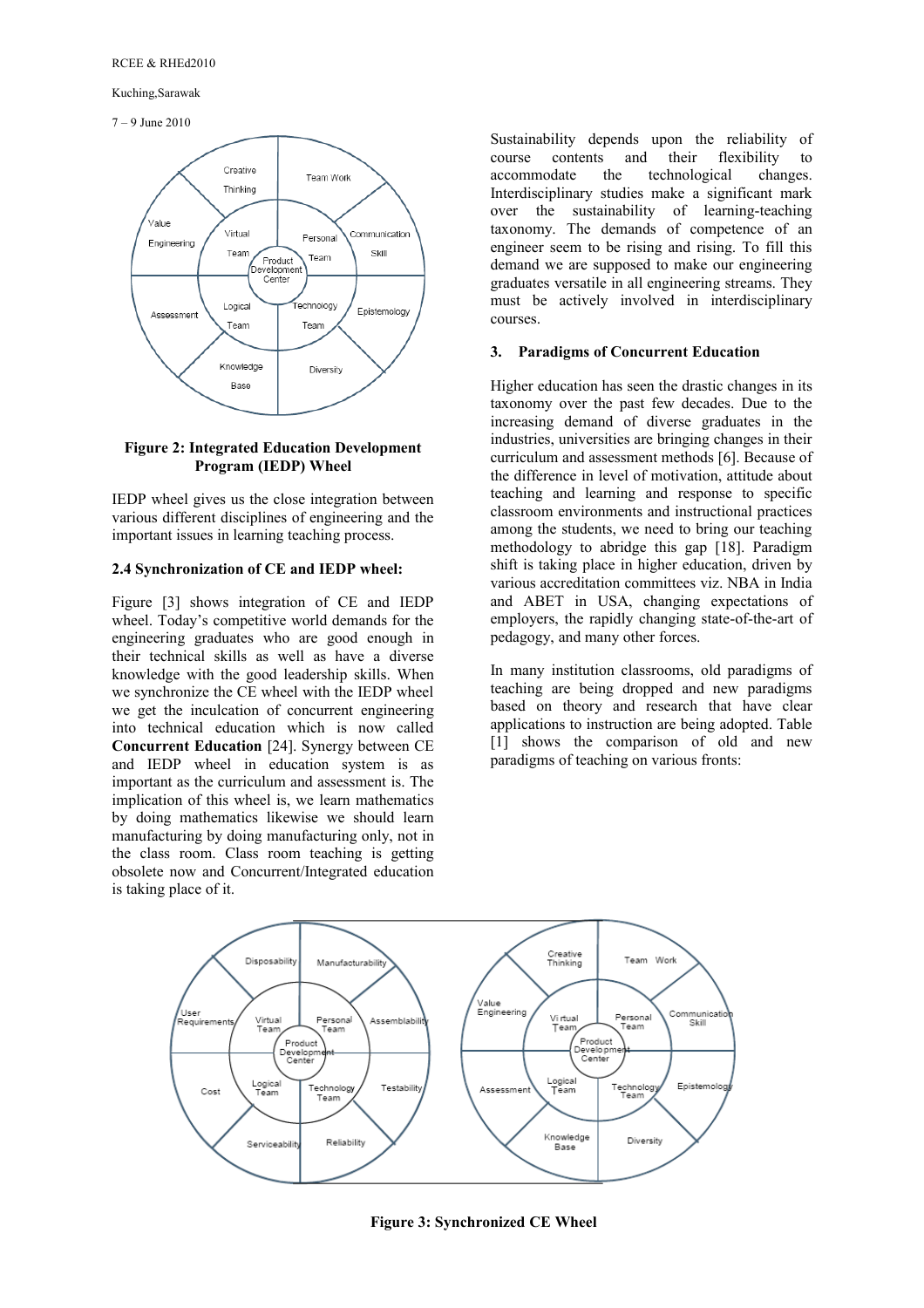7 – 9 June 2010

|                               | <b>Old Paradigm</b>                                                  | <b>New Paradigm</b>                                           |
|-------------------------------|----------------------------------------------------------------------|---------------------------------------------------------------|
| Knowledge                     | Transferred from faculty to students                                 | Collaboratively constructed by<br>students and faculty        |
| <b>Power</b>                  | Faculty holds the authority and power                                | Students are empowered: power<br>is shared among students and |
| Relationship                  | Interpersonal relationship among<br>students and between faculty and | Personal transaction among<br>students and between faculty    |
| <b>Faculty Responsibility</b> | Classify and sort students                                           | Develop students competencies<br>and talents                  |
| <b>Mode of Learning</b>       | Memorizing                                                           | Relating                                                      |
| Context                       | Competitive/Individualistic                                          | Cooperative learning in class<br>room and cooperative teams   |
| <b>Climate</b>                | Conformity/Cultural Uniformity                                       | Diversity                                                     |
| <b>Assessment</b>             | Rating at the end of course                                          | Continual assessment                                          |
| <b>Ways of Knowing</b>        | Logico-Scientific                                                    | Narrative                                                     |
| Epistemology                  | Reductionist: Facts and Memorization                                 | Constructivist: Inquiry and<br>Invention                      |
| <b>Teaching Assumption</b>    | Any expert can teach                                                 | Having trained for considerably<br>time can teach             |

**Table [1] Comparison of Old and New Paradigms** [6]

| Sr. No.        | <b>Best Practice</b>                | Percentage (%) |
|----------------|-------------------------------------|----------------|
|                | Team Work                           | 85             |
| $\overline{2}$ | <b>Creative Thinking</b>            | 82             |
| 3              | <b>Communication Skills</b>         | 81             |
| $\overline{4}$ | <b>Course Management Techniques</b> | 80             |
| 5              | Diversity                           | 78             |
| 6              | Value Engineering                   | 78             |
| $\tau$         | Design for Reliability              | 76             |
| 8              | <b>Educational Processes</b>        | 76             |
| 9              | Concurrent Engineering              | 76             |
| 10             | Design for Performance              | 75             |
| 11             | Knowledge Base                      | 75             |
| 12             | Epistemology                        | 71             |
| 13             | <b>System Perspective</b>           | 69             |
| 14             | Use of Multimedia                   | 67             |
| 15             | Professional Ethics                 | 63             |
| 16             | Leadership                          | 62             |
| 17             | Sketching/Drawing                   | 53             |
| 18             | CAD System                          | 48             |
| 19             | Finite Element Analysis             | 42             |
| 20             | Passive Absorption                  | 39             |

**Table [2] Best Practices in Engineering Education**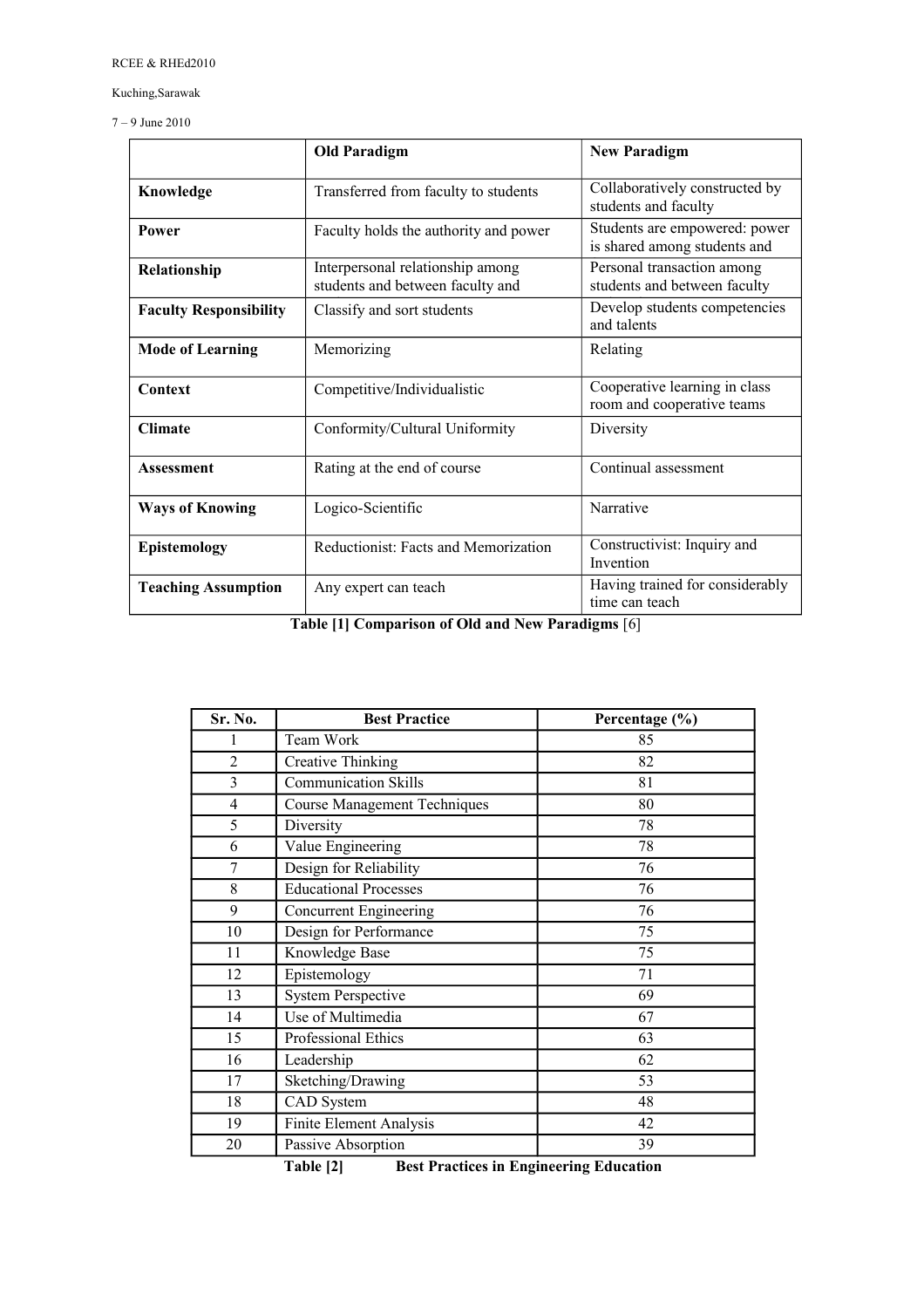7 – 9 June 2010

### **4. Best Practices in Technical Education**

Similar to the survey done by ASME, USA in 1996, a survey was carried out in which the top 20 best practices in academics was sorted out and academicians were asked to give the rank depending on their subjects. Those practices are as follows:

- 1. Team Work
- 2. Creative Thinking
- 3. Communication Skills
- 4. Course Management Techniques
- 5. Diversity
- 6. Value Engineering
- 7. Design for Reliability
- 8. Educational Processes
- 9. Concurrent Engineering
- 10. Design for Performance
- 11. Knowledge Base
- 12. Epistemology
- 13. System Perspective
- 14. Use of Multimedia
- 15. Professional Ethics
- 16. Leadership
- 17. Sketching/Drawing
- 18. CAD System
- 19. Finite Element Analysis
- 20. Passive Absorption

Table [2] shows the result of survey which shows the importance of best practices. It is apparent from the survey that over the period of time Concurrent Engineering has been able to find place in academics also. Now it stands in the top ten best practices in academics. Result shows that in making the academics fascinating, Concurrent Engineering has played a vital role. Without CE it would not be possible to make academics lucrative, of highly improved quality and up to more satisfactory level of students as well as faculty.

### **RESULTS & DISCUSSION:**

*The biggest and most long-lasting reforms of undergraduate education will come when individual faculty or small groups of instructors adopt the view of themselves as reformers within their immediate sphere of influence, the classes they teach every day. (Cross, 1993)*

Traditional teaching needs to replace with the new integrated teaching methodology. Black board teaching is now being obsolete from universities and more interactive like multimedia teaching is taking place. Concurrent engineering is finding its place in education and now networked education is being emphasized. Concurrent degree is a very new concept in engineering and various concurrent

degrees viz. integrated engineering with applied mathematics, integrated engineering with bio materials, integrated engineering with computer science, integrated engineering with material science, integrated engineering with medical biophysics, integrated engineering with law etc are being offered at international universities.

Concurrent Engineering has been able to find the place in top ten best practices in academics. For a long time, CE was the attraction only in industries and was not able to find the place in education. Our survey shows that CE is now able to abridge the gap in interdisciplinary work, and able to give the improved and high quality of education.

We need to explore CE a lot and have to put it in engineering education system as an integral part. Tremendous interdisciplinary research, courses, improved education system and interesting teaching-learning process is only the outcome of Concurrent Education System.

# **5. Conclusions:**

Our findings show that Concurrent Engineering has been able to find the place in top ten best practices in academics. Because of the rapid changes in technology and uncertainty, we need to take care of the extent to which activities are to be done simultaneously or sequentially. Industry's top 20 best practices must be taught at the colleges and universities. Old traditional style of teaching must be replaced by the new integrated, collaborated and practical centered curriculum. Emphasis on the team work must be given in the universities. Emphasis is to be given on the multi disciplinary education and total education must be practiced.

# **References**

- 1. Lawson M., and Karandikar H. M. (1994), "A Survey of Concurrent Engineering." Concurrent Engineering Research & Application, Vol. 2, No. 1.
- 2. Zhou J., Carmi S., Lau A., and Koulas S. (1996) "Concurrent Engineering Concepts Applied to Concurrent Engineering and Research" Proceeding of  $3<sup>rd</sup>$  ISPE International Conference on Concurrent Engineering, Ontario, Canada.
- 3. Buchal R. O. (1996) "Engineering Education in the  $21<sup>st</sup>$  Century" ASEE Annual Conference Proceeding, U.S.A.
- 4. Prasad B. (1996), Concurrent Engineering Wheel, The RASSP Digest - Vol. 3, 1st. Otr. 1996.
- 5. Prasad B., et al., "Towards a Computer Supported Co-operative Environment for Concurrent Engineering" Journal of